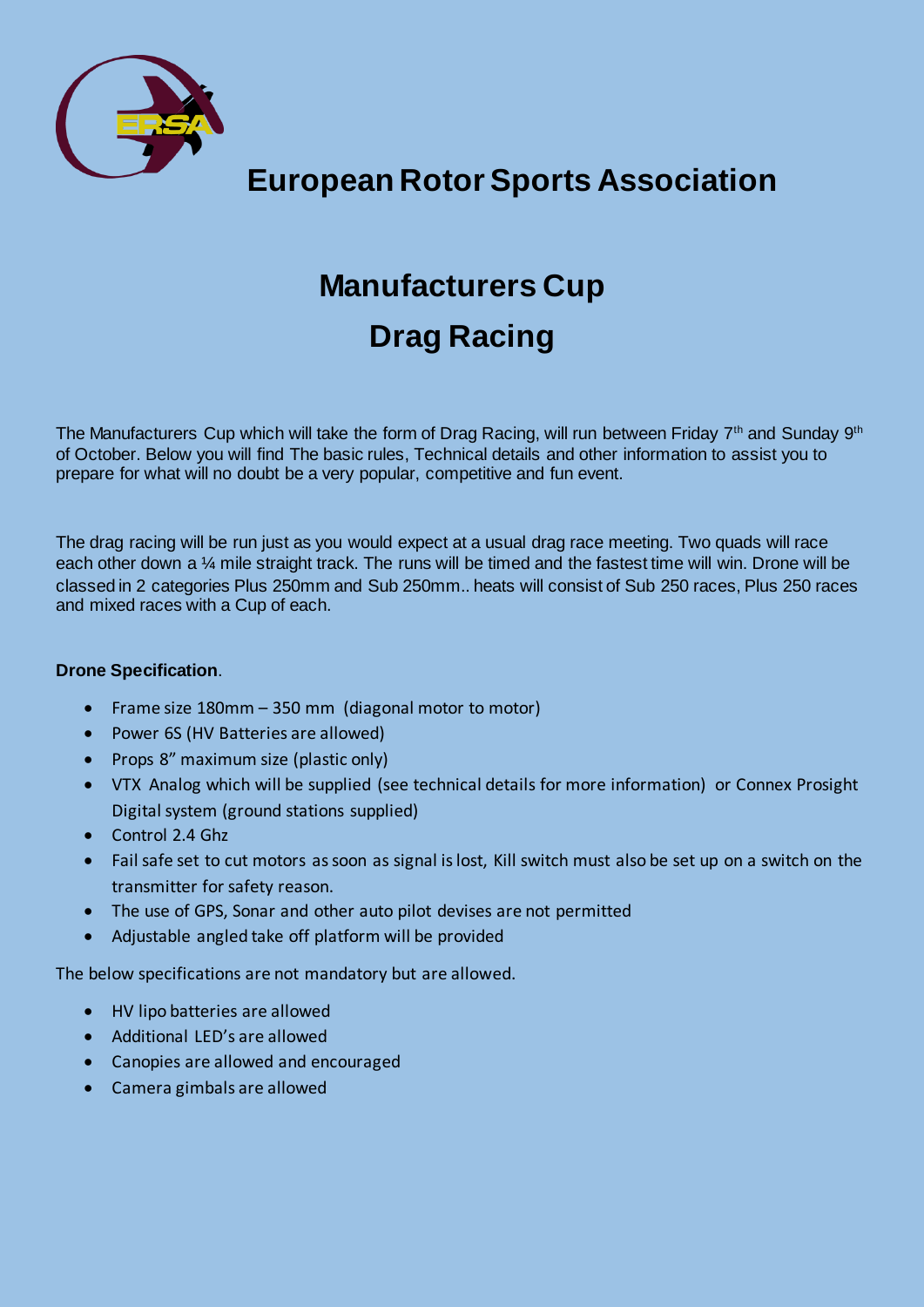

### **European Rotor Sports Association**

### *Basic Rules*

#### **Preparation:**

Teams will be assigned a race time and will have plenty of time to prepare for each race. During this time team will be allowed to power up their machines and hover test in the safe area provided as long as they have one of the provided VTX which will be in "Pit Mode" during the preparation time.

#### **Race Start:**

An RF timing system will be used to time the runs and a finish line camera will be recording for Photo finish inquiries.

Due to the nature of the racing, and the importance of a good start, Teams will have 5 minutes to place and prepare their machines on the start line. An angle adjustable start pod will be provided which stands around 1 metre high, During the 5 minute period allowed, teams must place their machine on the starting pod, and adjust the angle to match the pitch angle their machine has been designed to fly at. This means fast starts. (for this reason it may be advisable to disarm the giro setting that will prevent arming at such an angle). The starting pod has a slim lip at the bottom to prevent the machine sliding off before take off. Teams are allowed to attach additional aids to the start pod to help steady and hold the quad, as long as these are removed after their run.

At the end of the 5 minute period, Teams will be asked to power up their machine and retreat from the flight area. When both teams are ready, the pilot will be given a 10 second warning, then a countdown beep, followed by the start tone, at the sound of the start tone and not before! The pilots will begin their run.

#### **The Race**

The track is split into 2 lanes, teams at not allowed to deviate into the opposing team's lane.

A team who has a false start (starts before the start tone has sounded) will be disqualified from that run.

For safety reasons, pilots who leave the track will be disqualified from that run and receive a warning, continued warnings will result in disqualification from the competition. Performing tricks and freestyle after a run is not permitted, again for safety reasons, leave the freestyle on the freestyle arena.

#### **Finishing the Race**

At the end of the straight track there will be Flags and ground markers that clearly identify the end of the track, once past this point pilots must slow down, and then follow the safe return route back to the start area. There is a 100 metre run off area at the end of the track to give pilots plenty of space to slow and return.